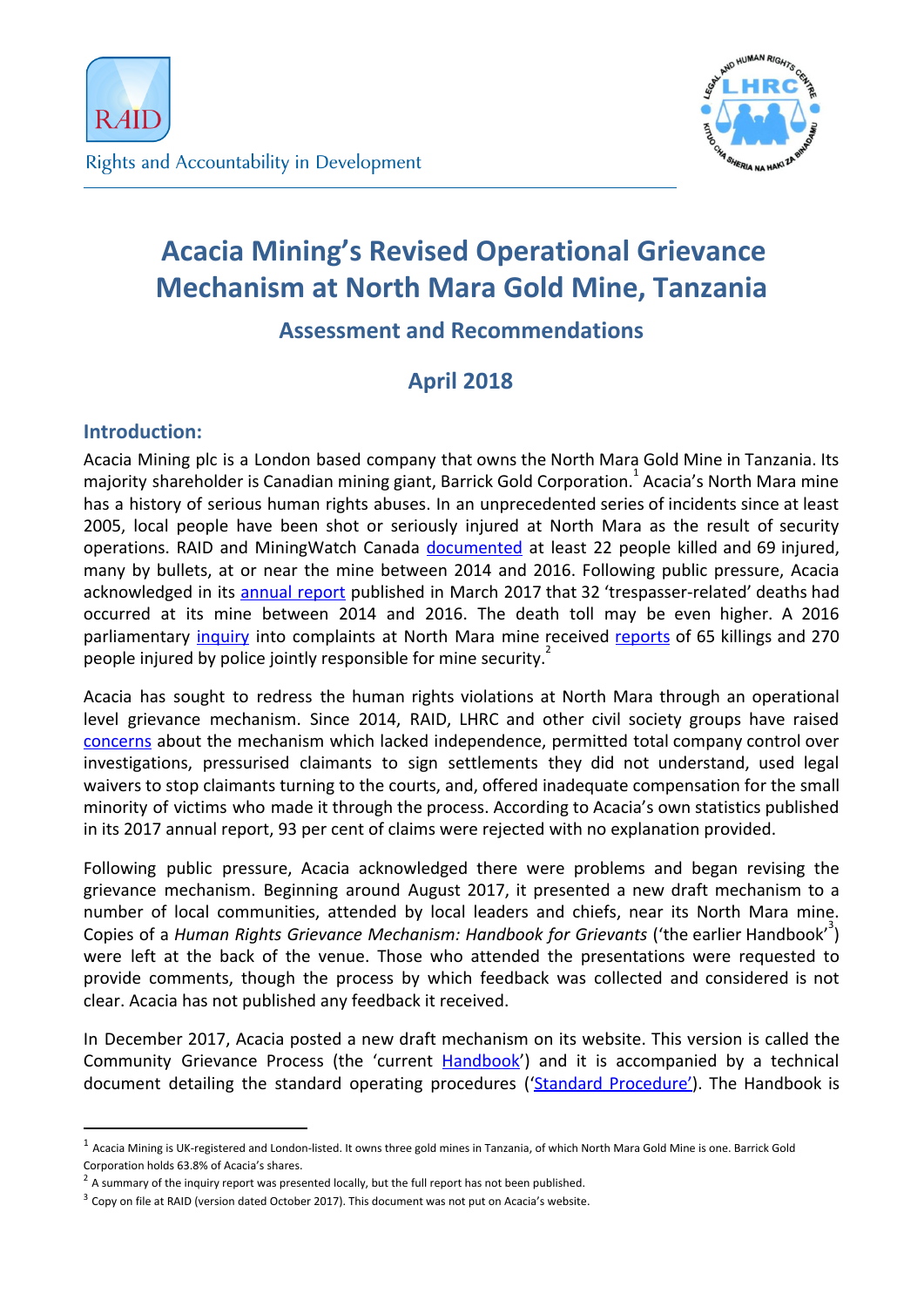notable for the removal of much of the human rights language from the earlier version, which was presented very differently to local communities.

#### *Recommendation:*

● Acacia should publish the comments and feedback it has received on the revised mechanism, whether from the local level or from the 'international civil society organisations' it has consulted.

### **RAID's and LHRC's position on operational-level grievance mechanisms:**

RAID and LHRC continue to question whether company-controlled grievance mechanisms, which by their nature lack true independence, are an appropriate way to deal with serious human rights violations, including killings. RAID and LHRC recognise that justice is not always available through the courts because victims cannot meet costs or find representation or because a culture of impunity exists. The priority must be to tackle these barriers to justice. But it nevertheless remains essential that any company-level redress recognises its own limits, as set [out](http://www.ohchr.org/Documents/Publications/GuidingPrinciplesBusinessHR_EN.pdf) in the *UN Guiding Principles on Business and Human Rights*:

Since a business enterprise cannot, with legitimacy, both be the subject of complaints and unilaterally determine their outcome, these mechanisms should focus on reaching agreed solutions through dialogue. Where adjudication is needed, this should be provided by a legitimate, independent third-party mechanism.

Unfortunately, it is also the case that Acacia's new grievance mechanism introduces its own set of barriers and obstacles to redress, but without proper safeguards for victims.

This assessment of the new grievance mechanism is input to Acacia consultation process.<sup>4</sup> While Acacia has set out to improve its original grievance mechanism, which RAID previously [critiqued](http://www.raid-uk.org/sites/default/files/memorandum_to_acacia_revised.pdf), RAID and LHRC continue to have a number of concerns as detailed below.

# **Key Concerns with Acacia's New Community Grievance Process**

# *1. Lack of human rights benchmarks*

Acacia's earlier Handbook was underpinned by human rights standards. It referred to human rights recognised under international law and cited, amongst others, the Universal Declaration of Human Rights and the African Charter on Human and Peoples' Rights as being key benchmarks for its grievance mechanism.

The current Handbook drops all mention of these benchmarks as well as all references to United Nations and other codes governing the conduct and use of force by police and private security. The list of 24 rights explicitly set out in the earlier Handbook – for example, the right to life, freedom from torture and from cruel, inhuman and degrading treatment, to protection from arbitrary arrest – have been removed.

The current Handbook instead posits 'human rights' (without any further elaboration) alongside grievances concerning the environment, land and property rights, housing and livelihoods, and health and safety. Not only is the importance of human rights reduced in this approach, but there is

 $4$  Acacia's said on its website, when posting details of the modified grievance process in December 2017, that it intended 'to consult with and seek feedback from the Mine's local communities, and from interested external observers.'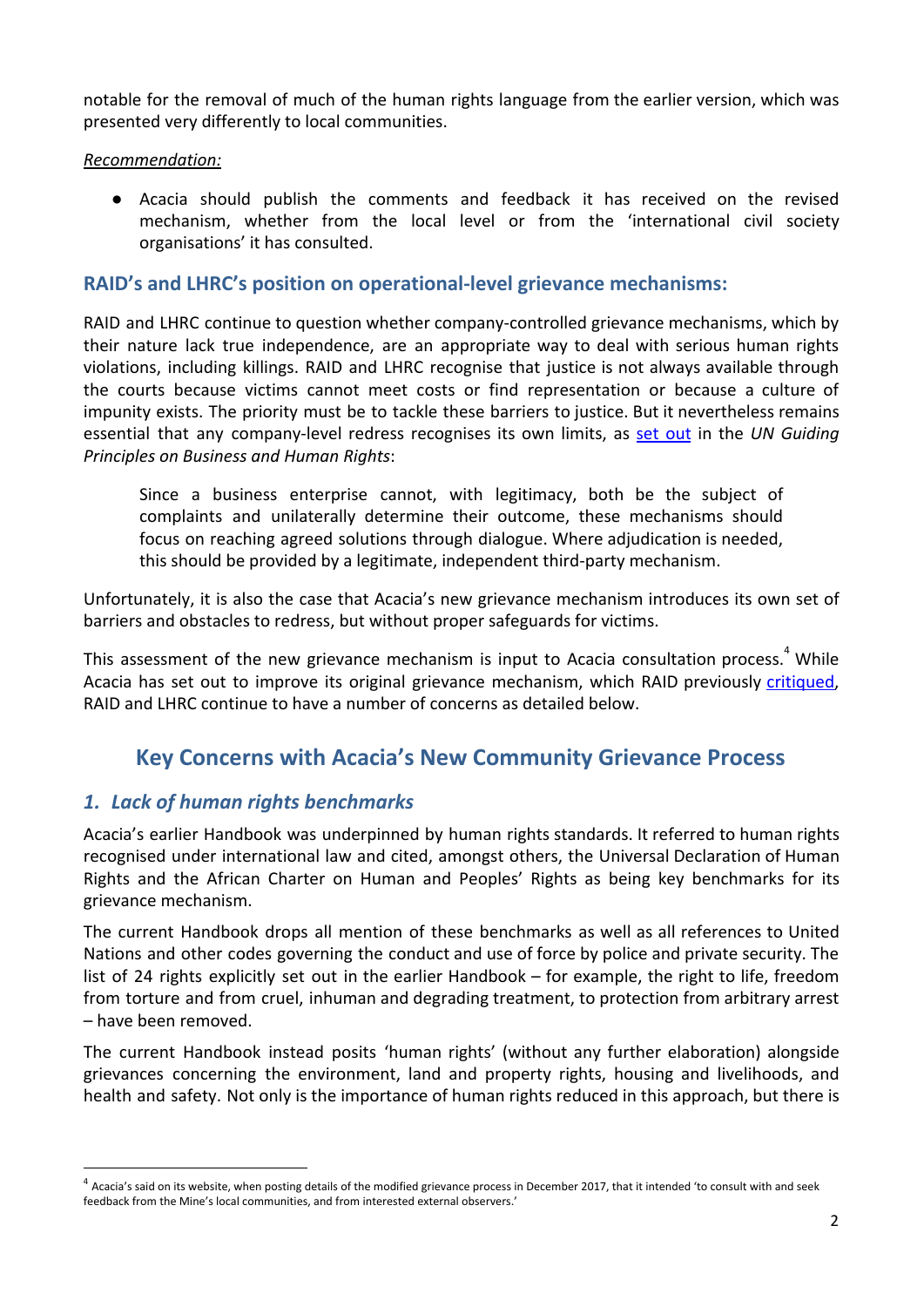also a failure to recognise that adverse impacts on the environment, livelihoods and health are themselves a failure to respect human rights.

Acacia's stripping out of human rights language from its revised mechanism does not mean that adverse human rights impacts at its operations have gone away nor that the company's new mechanism will cease to deal with such cases. Rather, it leaves victims (referred to as 'grievants') with the perception that their claim does not concern their human rights. It permits Acacia to subsume and minimise the number of human rights complaints at its North Mara mine when commenting publicly on the grievance mechanism.

*Recommendations:*

- Acacia should ensure its revised grievance mechanism is human rights compliant and is firmly rooted in existing human rights standards.
- Acacia should clarify whether the mechanism will operate according to the effectiveness criteria of the *UN Guiding Principles on Business and Human Rights*.

# *2. Confusion over admissibility of complaints involving the police*

Acacia says the majority of security-related deaths and serious injuries at the mine are the result of confrontations with the police. It is therefore surprising that Acacia's current Handbook is confusing about whether its revised mechanism will accept and offer redress when complaints concern the police.

The current Handbook refers to 'the activities of the Mine or third parties linked to the Mine'. According to the process laid out, 'grievants' are asked to state if they have complained to the police or wish to keep their identity from the police or (albeit only in the intake form) whether the grievance is about the police. It is not clear if such information is collected to include or exclude police-related complaints.

The Standard Procedure is also contradictory in its approach to protecting the identity of victims, especially given that police harassment, intimidation and indemnity is a growing problem in Tanzania.<sup>7</sup> While the Mine 'will seek consent before revealing the identities of community members involved in a Grievance...to the authorities or third parties' this is qualified to apply only in 'exceptional circumstances' and is not guaranteed. The Mine warns that protecting a victim's identity 'may affect the ability of the Grievance Process to determine whether an adverse impact has occurred', adding to the pressure on a victim to waive their anonymity.

It is also unclear whether the police are considered a 'third party' linked to the mine. In a presentation describing the revised remedy program, Acacia states, 'A security and human rights grievance is a submission about a perceived negative impact on human rights by the Mine's security guards or police.' It goes on to say, 'the Mine may wish to provide remedies when security contractors or the police cause adverse human rights impacts.' Later in the same document it states '[a] Grievance cannot be submitted...directly against any other entity or individual, including the police.' The current Handbook also states: 'The Mine may not be able to fully investigate or provide comprehensive remedies on its own where potential crimes, State actors or other third parties are involved in the alleged harm.'

It is critical this confusion is cleared up, especially since a substantial number of grievances directly or indirectly involve the police and also because Acacia has a close working relationship with the

<sup>&</sup>lt;sup>5</sup> See, for example, The <u>US State [Department](http://www.state.gov/j/drl/rls/hrrpt/humanrightsreport/index.htm?year=2016&dlid=265310) 2016 Country Report on Human Rights Practice in Tanzania; Human Rights Watch's 2018 <u>[report](https://www.hrw.org/world-report/2018/country-chapters/tanzania-and-zanzibar)</u> on</u> Tanzania; the July 2017 joint [statement](https://www.nation.co.ke/news/africa/Tanzania-civil-society-decries-unprecedented-violations/1066-4314926-9lqutq/index.html) by leading human rights groups; and the February 2018 public statement issued by 105 civil society groups in Tanzania condemning 'unprecedented' violations of human and democratic rights under the present government.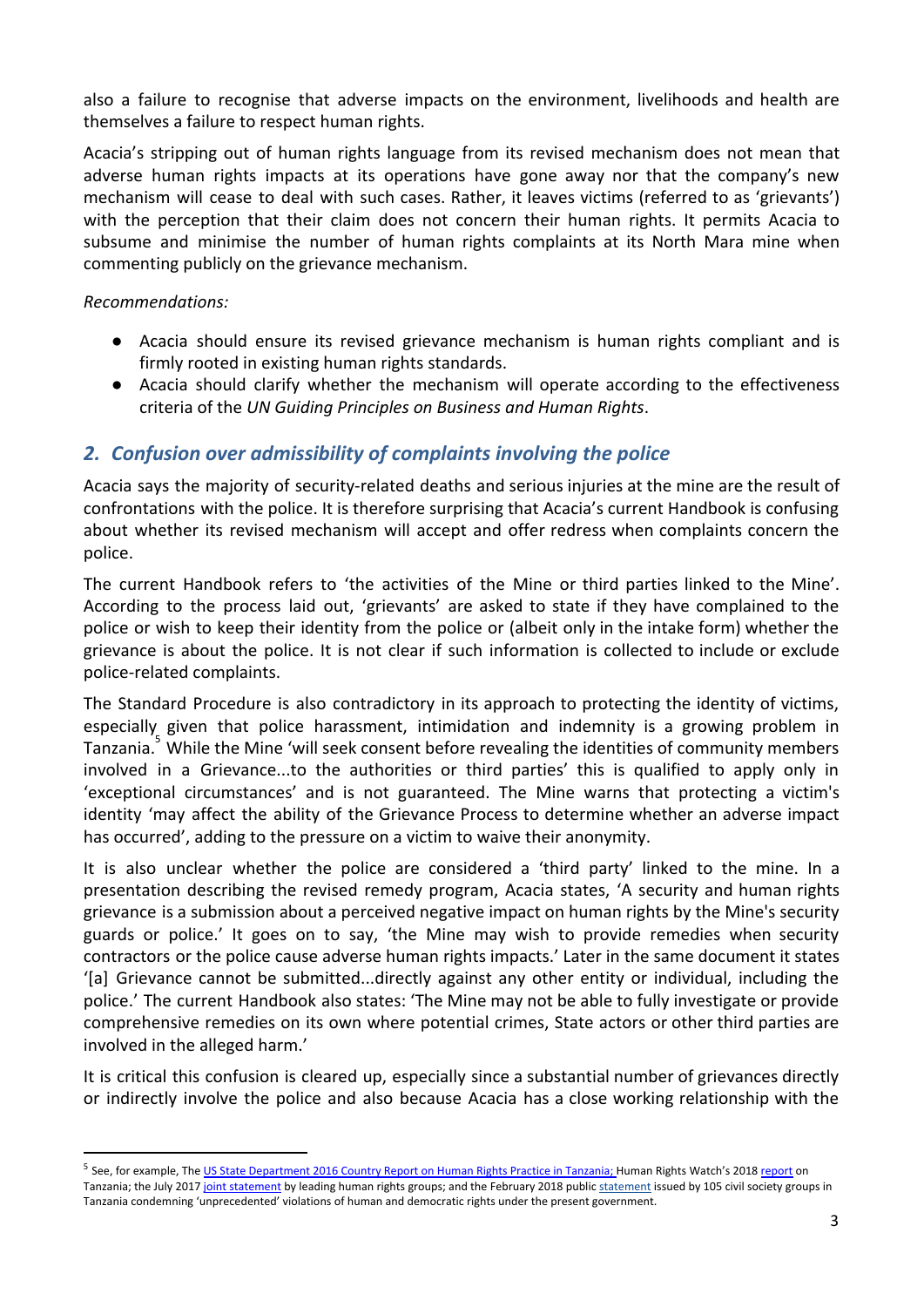police service in North Mara. Notably, Acacia's subsidiary, North Mara Gold Mine Limited (NMGML), has:

- − **A Memorandum of Understanding (MoU) with the police to provide security**. The company pays the police for this service, and controls police access to the mine site. Acacia has stated that it could not operate at North Mara 'without the assistance provided by the Tanzanian Police under the MoU' because 'it would not be able effectively to respond to the scale and frequency of criminal activity directed towards the Mine, NMGML's employees and property.'
- − **Joint security operations with the police.** The MOU between the company and the police is clear that police assignments are issued 'in coordination with the Mine Site Security Manager' and 'the Company shall always be in coordination, cooperation, and communication with the Police regarding security and safety issues, including human rights' [North Mara MoU, 1.1.10 and 2.9].

#### *Recommendations:*

- Acacia should provide clarity that complaints against the police operating at or near the mine who have been called in by the mine or are acting as part of any joint security operations can be lodged under the revised grievance mechanism.
- Acacia should give priority to protecting victims from harassment and intimidation, which must include withholding their identity. Many investigative and remedial processes (judicial and non-judicial) operating in other contexts have successfully pursued justice and redress while safeguarding victims.

# *3. Questions about process for clearing the backlog of cases*

Acacia says consultation over its revised mechanism is an exercise to discover whether it 'will meet the needs of the Mine's local communities as a process to raise grievances against the Mine'. The company has, however, been 'piloting' elements of its revised mechanism at North Mara to clear a backlog of grievances. This has been happening since at least November 2016 with, for example, appeals being heard where claimants have been dissatisfied with previous settlements. These appeals have come before a panel appointed by the company, according to a letter Acacia sent to RAID on 17 January 2017. It is unclear exactly how this 'stop-gap' process worked or how security-related cases have been handled, including the many that involve the police.

Acacia said in its annual report published in March 2017 that it had rejected 109 out of 117 of such complaints. It provided no explanation for the rejection of so many complaints, other than saying they were 'unsubstantiated.' The backlog of claims has been cleared prior to publication of any Handbook or Standard Procedure.

#### *Recommendation:*

● Acacia should provide detailed public information about the process used to clear the backlog of existing cases, including indicators of the nature of the complaints, the number of appeals and the outcome. Where complaints have been rejected, Acacia should provide additional information to the complainant, including the reason why it was rejected.

#### *4. Control over investigations*

As with Acacia's previous grievance mechanism, the revised mechanism lacks independence. Investigations into complaints continue to be largely controlled by the company. As the current Handbook sets out, Acacia's Grievance Team – made up of company staff – will categorize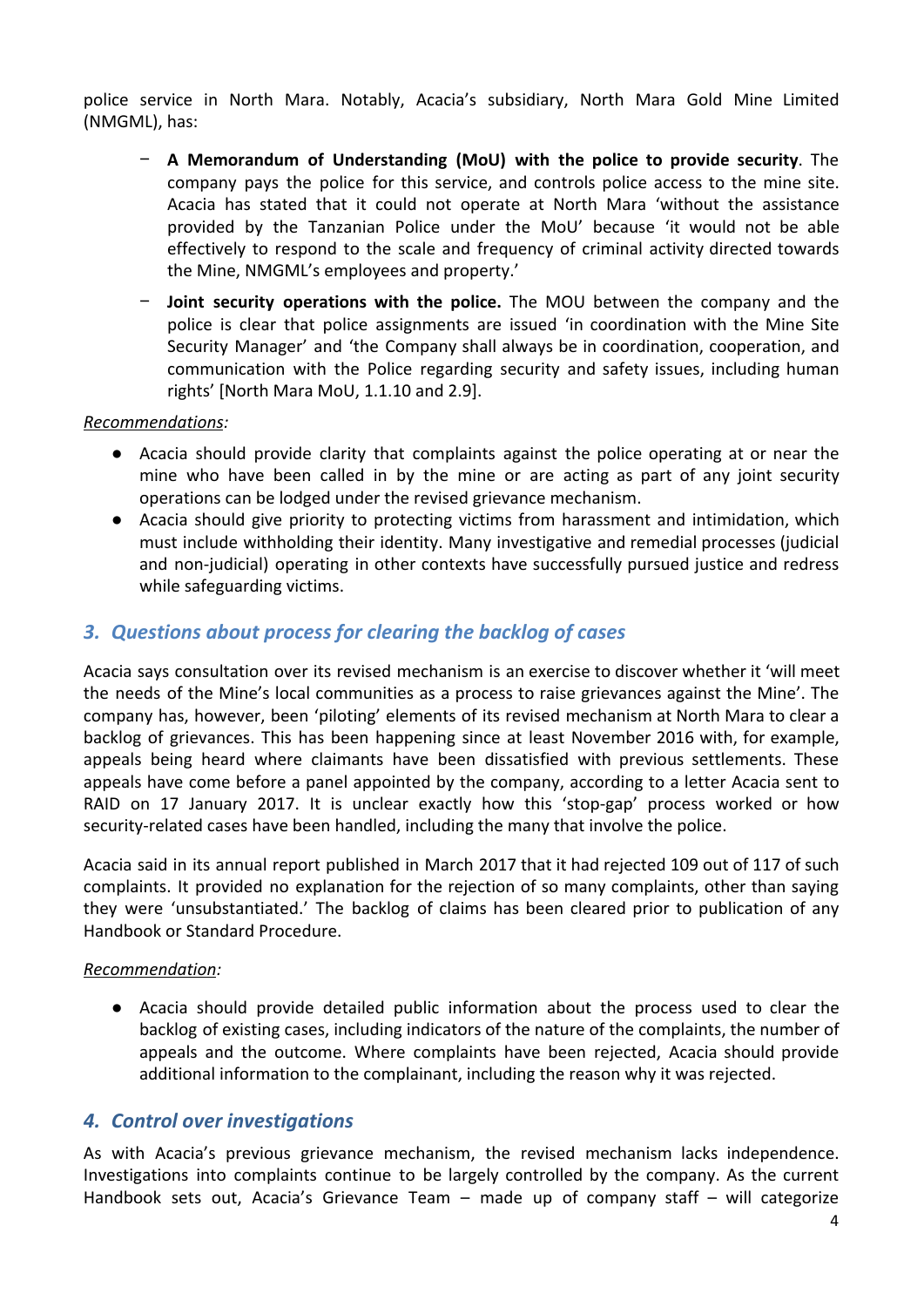complaints and give direction on 'the appropriate manner of investigating Grievances' (though there is a lack of clarity over the initial handling of complaints submitted via village liaison officers). It is the company that gathers, stores and controls the information and evidence.

The onus is on the victim  $-$  often individuals with limited experience of such matters and few resources – to provide the evidence. According to the current Handbook, 'A Grievant shall be more likely to be able to substantiate his or her Grievance if she or he provides: a detailed statement regarding the alleged impact; detailed statements from any witnesses; and copies of any relevant documentary evidence.'

Acacia recognises that victims may have difficulty gathering information and permits them to choose anyone they like to assist them, including a civil society organisation or other experts, though the company sets strict limits on paying for legal assistance (see below), thereby limiting the assistance a victim may be able to obtain.

Acacia's proposes its staff can assist a victim without clarifying how it would tackle the serious conflict of interest that would arise. The current Handbook states: 'If you [the victim] request assistance, the Investigations Team will help you gather evidence about your Grievance, such as documents and information from people with knowledge about what happened.' At the same time, the current Handbook states clearly that the Investigations Team 'investigates Grievances on the Mine's behalf and represents the Mine during the Grievance Process.' The Standard Procedure is more explicit: 'The Investigations Team Report shall represent the Mine's view of the events which are the subject of the Grievance and conclusions regarding whether there has been or could be an adverse impact….'

Acacia has sent RAID another manual, its *Handbook for Investigating Allegations of Security & Human Rights Impacts.* It governs how Acacia's Mine Investigations Group carries out its duties, *<sup>6</sup>* with a remit much wider than human rights. This document too sets out unequivocally that such investigations are conducted to protect the interests of the company.

It remains unclear to RAID and LHRC how the Investigations Team will deal with conflicts of interest or how they will coordinate their work with Acacia's overarching and legalistically-framed Investigations Policy.

#### *Recommendations:*

- Acacia should consider an alternative way of dealing with evidence by reversing the emphasis and instead stipulate that the company must disclose all information it has to the 'grievant,' including, but not limited to, witness statements, hospital records, photographs and video footage.
- Acacia should ensure the grievance mechanism is operated in accordance with the *UN Guiding Principles*, which means it should be legitimate, equitable and rights-compatible. Given the conflicts of interest highlighted, Acacia should remove company staff from running it and instead outsource it to a professional and independent team at arm's length from the company.
- Acacia should explicitly set out procedures for the handling of grievances submitted via village liaison officers to ensure their fair and timely consideration.

 $<sup>6</sup>$  Acacia shared this document with RAID via email on 6 December 2017 and said it was not intended as an external document. RAID had previously</sup> informed Acacia it did not wish to receive such documents confidentially, since we believe company grievance mechanisms, including the documents that underpin it, should be public and transparent, in accordance with the effectiveness criteria set out in the Guiding Principles on Business and Human Rights.

 $<sup>7</sup>$  A copy on file at RAID. Acacia has also not published this policy.</sup>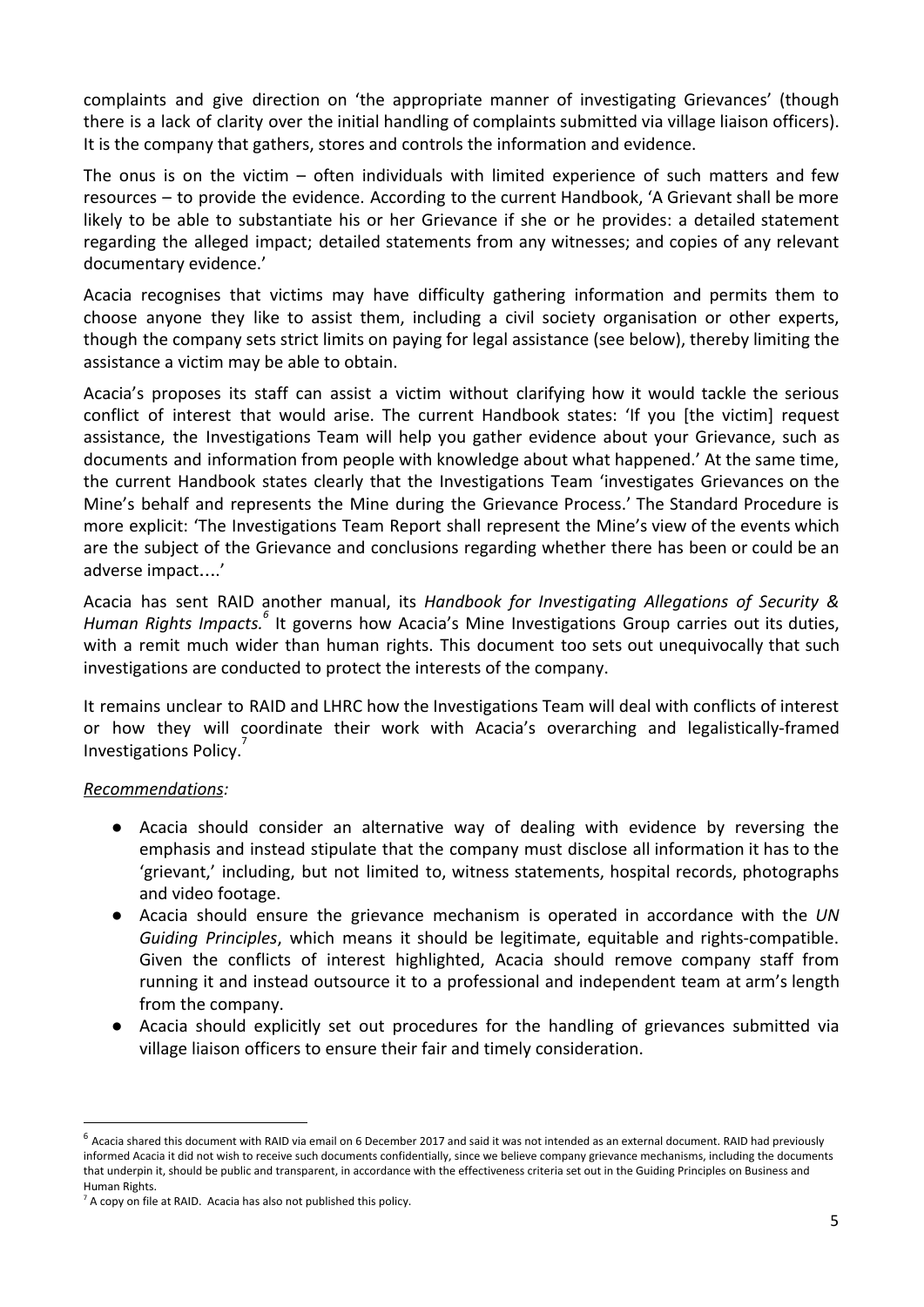# *5. Lack of adequate provision for legal assistance*

The revised grievance mechanism sets out two steps to resolve a complaint. The first step is to identify if an 'adverse impact' involving the mine or a linked third party has occurred. If such an impact is confirmed, the second step is to identify and agree remedy. The process for both steps could leave a 'grievant' at a serious disadvantage if the victim does not have adequate legal assistance. Acacia says a lawyer is not required, but given the quasi-judicial nature of the process drawn-up by the company, the assistance of a lawyer is likely to secure a better outcome.

The current Handbook provides for a limited amount of up to 4 hours of legal aid. This free advice appears only under 'Lodging a grievance' - the point in the process at which the complaint is filed. While 4 hours may be adequate to lodge a complaint in some cases, it may be inadequate for complex cases. Furthermore, there is no clarity on whether the 4 hours includes travel time for lawyers. Most victims will find it difficult to hire a suitably experienced lawyer locally. In many cases, victims will likely need to find such lawyers in Arusha or Dar-es-Salaam, both a considerable distance from Tarime.

There is also no reference to additional pro-bono legal advice for victims if their complaint is accepted and they proceed through the grievance process. The lack of further legal advice for victims raises important questions about equality of arms, especially since Acacia will have full recourse to its own General Counsel and any other legal expertise it chooses to engage. A significant number of complaints involve serious human rights violations, as previously documented by RAID and MiningWatch Canada, including death, life-changing injuries and sexual violence. Such cases are likely to require legal advice throughout the process, including if the victim decides to appeal to the Grievance Committee if no appropriate outcome is achieved.

#### *Recommendations:*

- Acacia should ensure legal assistance for the victims is fair and link provision of legal aid to the seriousness and complexity of the case, rather than a blanket 4 hours for each case.
- Acacia should set aside a provision to cover transportation costs for legal aid, including from other places within Tanzania, if this is where a 'grievant' wishes to engage a lawyer.

# *6. A legalistic process*

Not only do victims carry the burden of gathering the evidence to substantiate their claim if it is to be accepted by the mine, they also carry the burden of setting out the exact details of who has been affected, how, and what the remedy should be. The onus on a victim to substantiate a remedy is unnecessary when he or she has already established an adverse impact. While a victim is likely to want to provide their view on these matters, Acacia's grievance process places a tremendous strain on victims who will likely lack resources, experience or expertise in such matters.

As the current Handbook states, it is for the 'grievant … [to] substantiate his or her Request for Remedies'. Specifically, this should include:

'[D]etailed statements regarding the situation and circumstances of the community members who were affected by the impact both before and after the impact; detailed statements regarding the measures which might be taken to restore, as far

 $8$  The Standard Procedure states: 'The Grievance Process is not determinative of legal rights or liabilities and representation by a lawyer is not required'.

 $9$  The current Handbook states: 'You may request a voucher from the Grievance Office for four hours of legal advice and assistance from a qualified and legally registered lawyer of your own choosing if you wish'.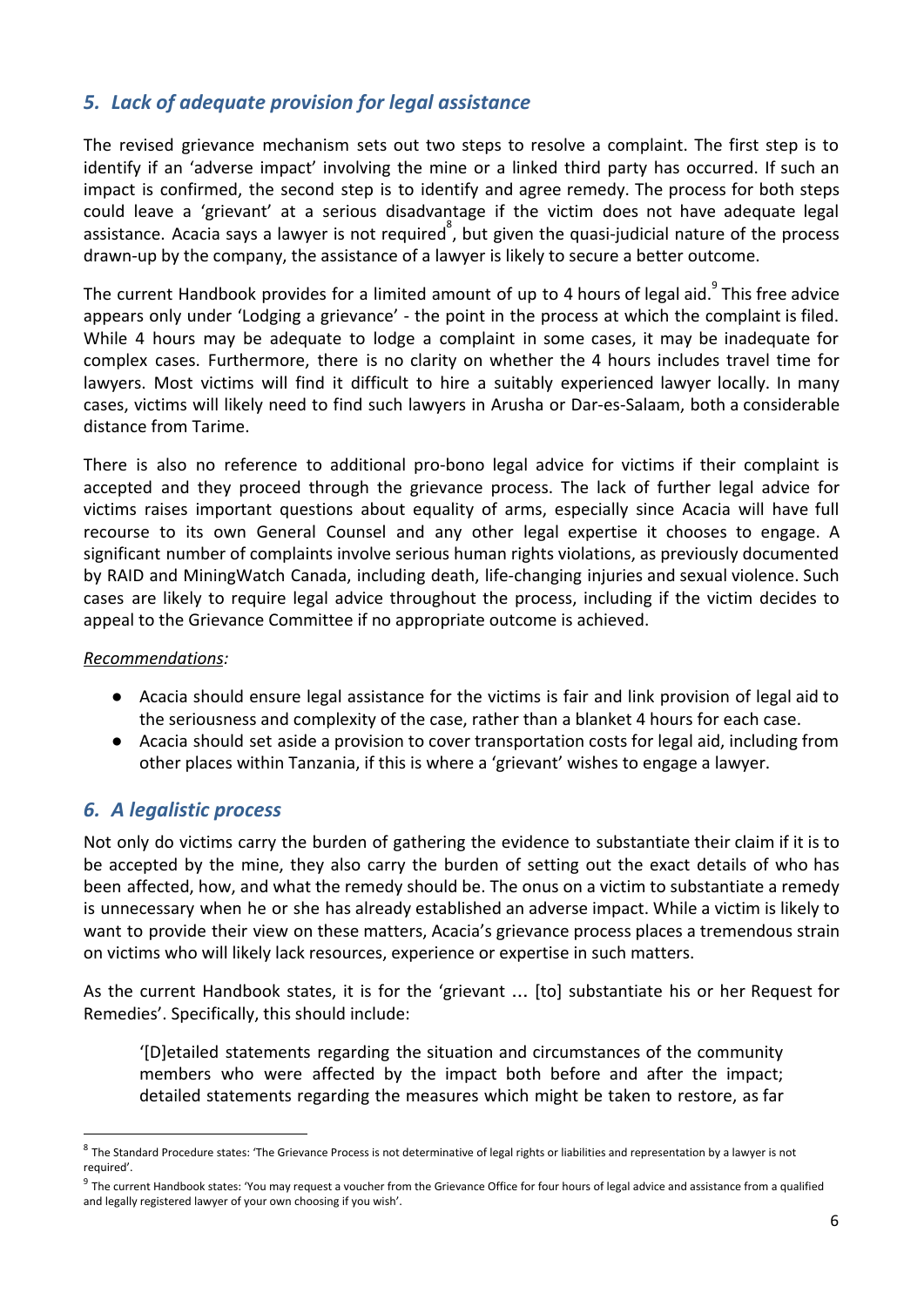as possible, the interests and rights of those affected; and copies of any relevant documentary evidence.'

The Handbook says that Acacia can offer the services of its Investigations Team to assist the 'grievant', although there is the obvious conflict of interest as described above. An expert report may also be provided, but the terms or use of such a report is unclear (see below).

It is the Mine's Grievance Team who facilitates the exchange of information between the parties, but the procedure allows only 'seven days or such other reasonable time period' (presumably determined by the company) for either side to respond. This disadvantages unsupported victims.

At both the determination and redress stages, the victim has to establish an adverse impact and negotiate remedy through one or more meetings with the mine's Grievance Team and the mine's Investigations Team. While both teams are portrayed as assisting the 'grievant', they consist of staff tasked by the mine to 'separate legitimate claims from false claims through the examination of all information or evidence'. What Acacia describes as 'engagement and dialogue' with the victim is in reality a discussion conducted under conditions that resemble a court hearing, but without the safeguards of a judicial process.

For example, the current Handbook states that:

- − 'During a Meeting, the parties may present any document, item of evidence or testimony from a witness and/or expert which has already been provided to the other party prior to the Meeting.'
- − 'The Grievance Team may allow either party to submit new documentary and/or oral evidence during the Meeting. The Grievance Team shall grant the parties a prudential time period for submitting their observations on the new evidence.'

The victims of abuse, likely having used up any pro-bono legal assistance and possibly having accepted the assistance of mine investigators who represent the interest of the company, may be left on their own to argue their evidence and negotiate compensation.

#### *Recommendation:*

In addition to the recommendations made under (5), Acacia should:

- Abandon the burdensome requirements for the grievant to prove again and substantiate, at the remedy stage, that an adverse impact has occurred.
- Set out proper rules for disclosure, with an onus upon the company to provide information, reports and documents to the victim prior to any meeting.
- Consult the victim to agree a timeframe for the exchange of information, allowing requests for extensions by the victim, so that victims are not disadvantaged by being subjected to timeframes determined 'reasonable' by the company.

# *7. Unfair process to determine remedy*

Acacia will also produce a 'Remedies Report' alongside the information the victim has been able to present about a proposed remedy for the harm suffered. According to the current Handbook, Acacia's report 'shall represent the Mine's view of the appropriate remedy for the purpose of the Grievance Process only'. This report will presumably be prepared in accordance with guidance that Acacia has not published (see below).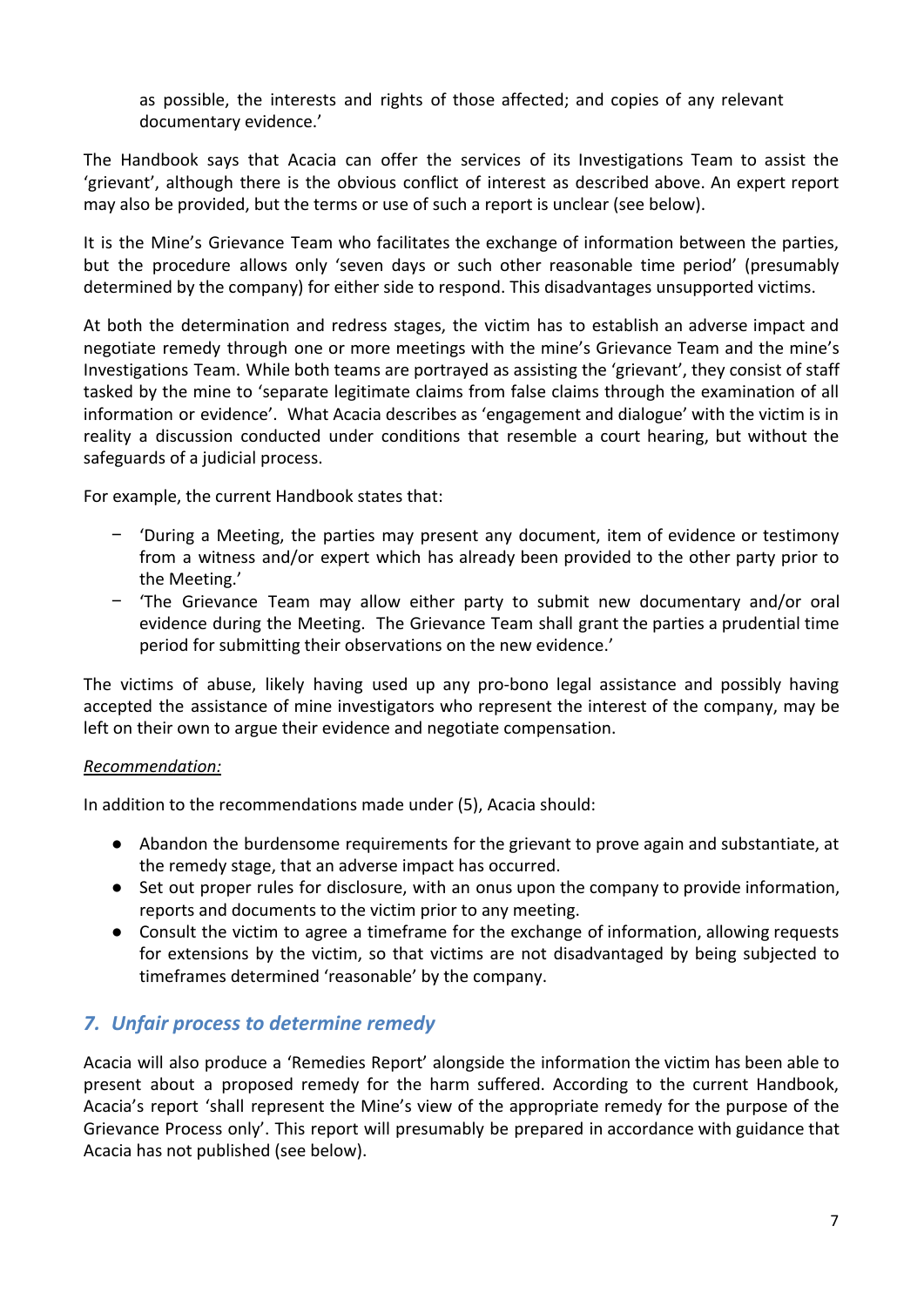The Standard Procedure says that this report 'is not a determination of the Grievance Process', but rather is the basis upon which the Grievance Team 'shall facilitate the exchange of questions and requests for information between the parties.' It typically provides seven days for a response from the victim to the company's report, a timeframe likely to be much too short in cases where serious abuse is alleged, although again it is the Mine that has discretion to set 'other such reasonable period'. Victims and the Mine either agree the proposed remedy through dialogue meetings or, if they cannot agree, the complainant can lodge an appeal (see below).

Since Acacia's Grievance Team represents the mine's interest and is made up of mine staff, it cannot be seen as a neutral intermediary. It is hard to see how the team can fairly weigh up their own report against that of the victim.

The Standard Procedure does refer to 'the direct payment of fees to service providers', a practice which has caused problems in the past, for example, when claimants have had no choice but to use private businesses, some associated with the Mine. For example, payments have been made to companies supplying building materials or providing training at a high cost rather than allowing victims to shop around so that their settlements go further.

Overall, the process whereby a remedy is decided clearly favours the company. This lack of neutrality and imbalance of power will likely feed a perception that settlements are neither fair nor proportionate.

#### *Recommendations:*

In addition to the recommendations made under (5) and (6), Acacia should:

- Publish its *Human Rights Remedies Reference Guide* and any other materials or benchmarks it uses to arrive at a remedy and provide them to parties invited to discuss remedies.
- Publish meaningful information in the Grievance Team Leader's annual report that gives an indication of the type and level of remedies offered.
- Ensure that victims are able to determine how agreed remedies are to be delivered.

# *8. Lack of independence in appeals*

Acacia's revised grievance mechanism has an appeals process through a Grievance Committee. Its composition and functioning, as set out by the current Handbook, raises important questions about its independence from the company.

Victims can ask for the Grievance Committee to review their complaint if (i) a complaint has been rejected on the grounds that there was 'no adverse impact' or; (ii) when there is disagreement over the remedy offered. The latter also permits for a review of how an agreed remedy is being delivered.

The current Handbook describes a Grievance Committee as consisting of 'three members who are independent from Grievants and the Mine'. In the earlier Handbook, Acacia admitted that the Mine appointed all the Grievance Committee members, although it envisaged changes to the roster system (see below) 'following the current consultation'.

Even when functioning as envisaged, the composition of the committee is likely to undermine its independence as two out of the three members, including the chairperson, will be directly or indirectly appointed by the mine.

The Grievance Committee is to include one member from each of the following groups: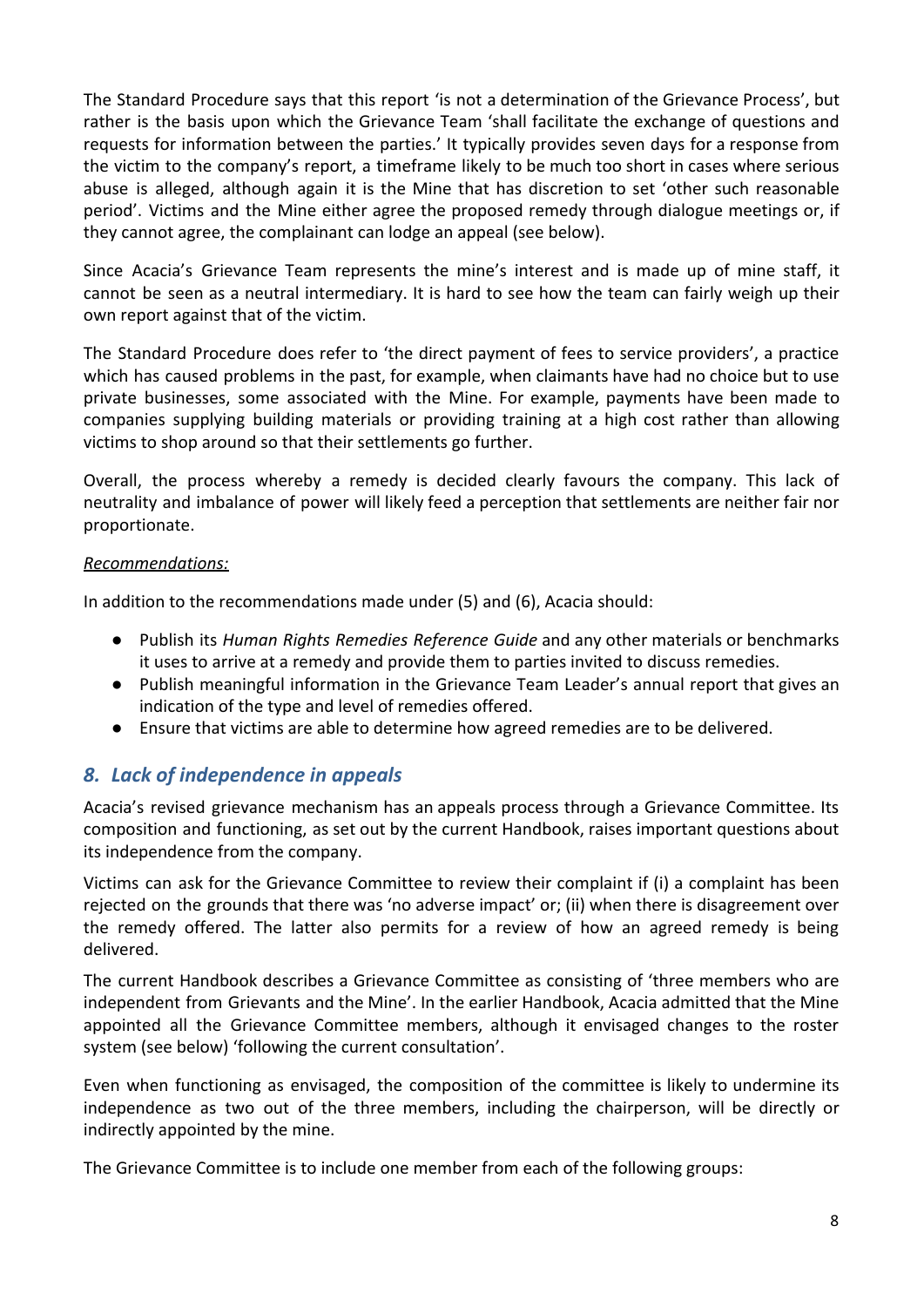- − A member from a Mine Roster (i.e., someone from the company),
- − A member from a Community Roster (i.e., a community representative). These members will be chosen by a Community Consultation Body of 22 people from local villages.<sup>1</sup>
- − A member from the Chairperson Roster, chosen by an Advisory Board to the mine. The Chairperson will likely have additional powers – such as a casting vote to break a deadlock – but Acacia has not yet published detailed procedures for the Grievance Committee.

The Team Leader of the grievance process (a mine employee) appoints each Grievance Committee from the pool described above. The current Handbook states that this person will make the appointments 'taking into account the type of Grievance, the expertise required and the identities of those involved.'

The Advisory Board's role is to nominate both members of the Chairperson Roster and an Experts Roster (to report on certain grievances – see below). It is made up of four experts including human rights, the environment and social issues, who will be 'identified and selected by the Mine'. The board will also include Acacia's Head of Legal & Compliance, its most senior legal executive. The draft Standard Procedures further states that the Advisory Board, by majority vote, will determine whether a Roster member's activities (such as those affecting 'independence or impartiality') are 'incompatible' with their continued appointment. This value-judgement will be made by individuals who are, in effect, company appointees.

Beyond specifying that the Mine shall cover 'the reasonable sitting fees and attendance expenses of members of a Grievance Committee', Acacia has not made it clear how members of all these bodies, boards and rosters will be remunerated by the mine or whether such payments can be managed in a way that does not impinge upon neutrality.

#### *Recommendations:*

- Given that the Grievance Committee is not at arms-length from the company, Acacia should establish, where adjudication is needed, a genuinely independent, legitimate, third-party mechanism, as advocated in the *UN Guiding Principles*.
- In accordance with the criteria of legitimacy and transparency within the *UN Guiding Principles*, Acacia should clarify further the extent to which the various bodies, boards and committees referred to receive monetary or other support from the Mine, including any payments made to individuals.

# *9. Expert reports – in whose interest?*

Acacia proposes that 'Grievants may submit expert reports, including at the Mine's expense' to support their claim. However, if the Mine is to pay, the choice is limited to a Roster of Experts nominated by the Advisory Board. Acacia has provided little information about the authority, remit and workings of such experts.

Acacia's Standard Procedure appears to place contradictory demands upon such experts. While 'The Investigations Team, the Grievant or the Grievance Committee may request a report from an expert', 'at the Mine's expense in respect of specific Grievances or subject', it is also stipulated that 'experts shall undertake not to represent or advise Grievants or their relatives or the Mine before the Grievance Process or otherwise for the period of their term as members of the Roster'. It is not clear how a victim can request an expert report to support their claim when the same expert is prohibited from advising the grievant. This brings focus to potential issues of conflict of interest and

 $10$  Given recent crackdowns on dissent in Tanzania, as highlighted by recent attacks on opposition leaders and civil society activists, ensuring that people nominated by village councils and approved by village assemblies are representative of communities and free to speak out against abuse is essential.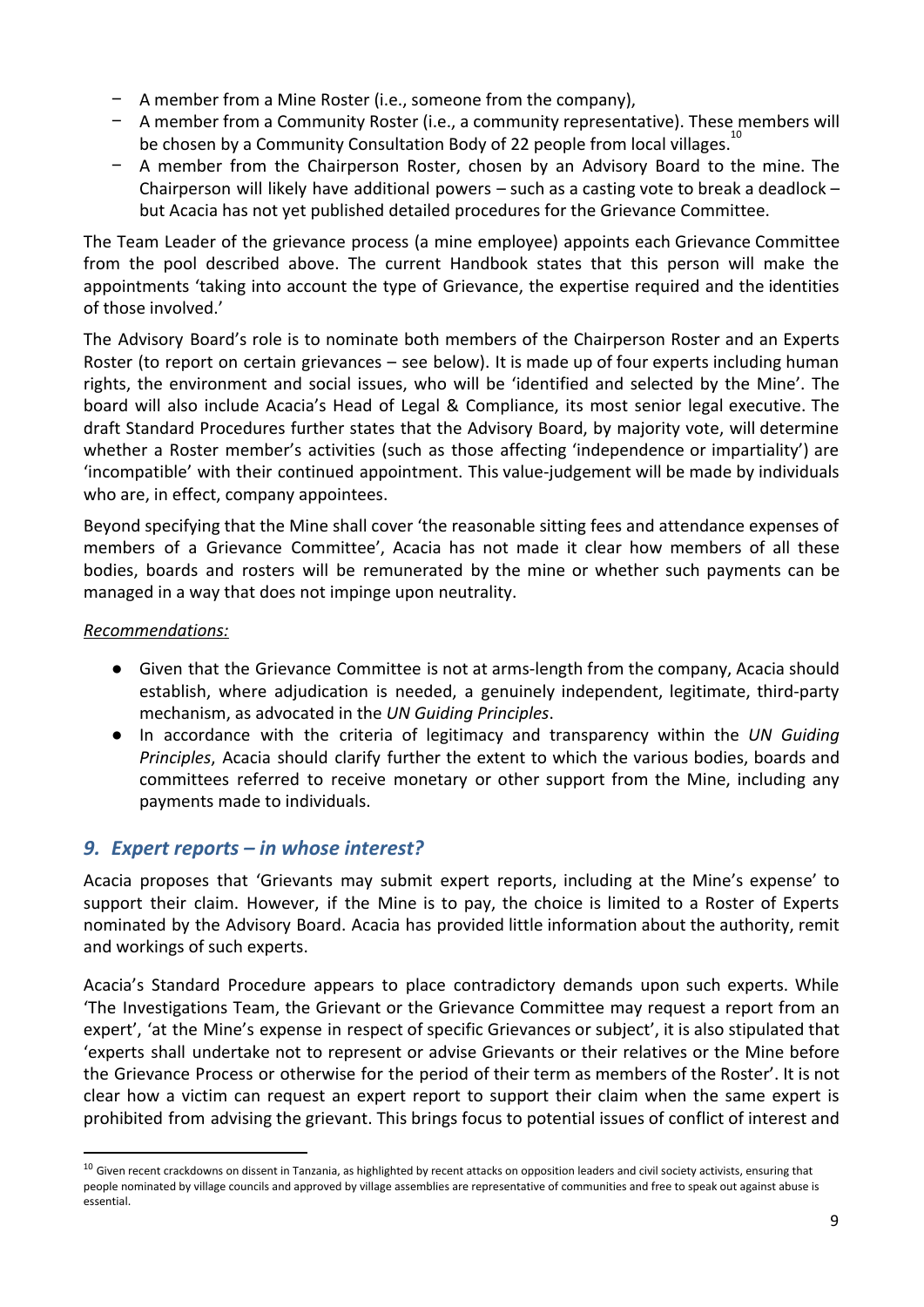indirect manipulation whereby the experts involved are paid by the Mine and so most likely to act for the Mine rather than the victim. But most victims would use the Mine's experts because they cannot afford to engage other experts at their own expense.

#### *Recommendations:*

- Acacia should clarify the purpose of the expert report, the weight it carries and explain how experts are meant to respond to a victim's request to support a claim while being prevented from advising the victim.
- There should be explicit provision to allow experts outside those on the roster and, if a victim chooses their own external expert, Acacia should pay the associated costs, and such an expert should be automatically permitted to attend dialogue or appeals meetings.

# *10.Lack of safeguards for providing urgent relief*

The revised grievance mechanism provides two new responses which recognize the importance of Acacia reacting quickly to prevent or respond to immediate needs. The two responses are: (i) precautionary measures when serious and urgent situations involving the mine arise, and (ii) the provision of humanitarian relief. The mine, the victim or another person may initiate or request either response. In both instances, it is not clear if appropriate measures to safeguard future redress exist.

- − With precautionary measures, the mine responds to an incident within 48 hours without the need to file a grievance. This could include, for example, providing immediate medical or other assistance to a person or halting a certain practice.
- − With humanitarian relief, Acacia may assist a victim 'where necessary to halt, prevent or treat life-threatening or life changing injury and its immediate effects'. This could include medical care or subsistence support. According to the current Handbook, this type of assistance is only provided when 'a Grievance has been made but rejected, or where no Grievance has been or will be made'.

A company official, the Grievance Team Leader, will categorise the response as either precautionary or humanitarian, with little time for due process. This categorization is crucial as it will determine whether or not a subsequent grievance can be filed.

The Standard Procedure cites examples which could be categorized as humanitarian relief as 'someone who was injured in an accident while trespassing on the Mine Site'. What this example fails to specify in more detail is that such injuries can occur due to excessive use of force by mine security and/or police in joint security operations. RAID has documented an important number of such violations. Without due safeguards, legitimate claims by victims could be hastily dealt with as humanitarian relief thereby limiting their access to other forms of remedy.

#### *Recommendations:*

- *●* Acacia should provide victims with full information about the various options for redress when an urgent response is initiated.
- Acacia requires victims to formally acknowledge receipt of urgent relief, but must also make it clear to victims that, by so doing, they are not signing away their legal rights, endorsing the mine's view of events or the extent of any harm caused.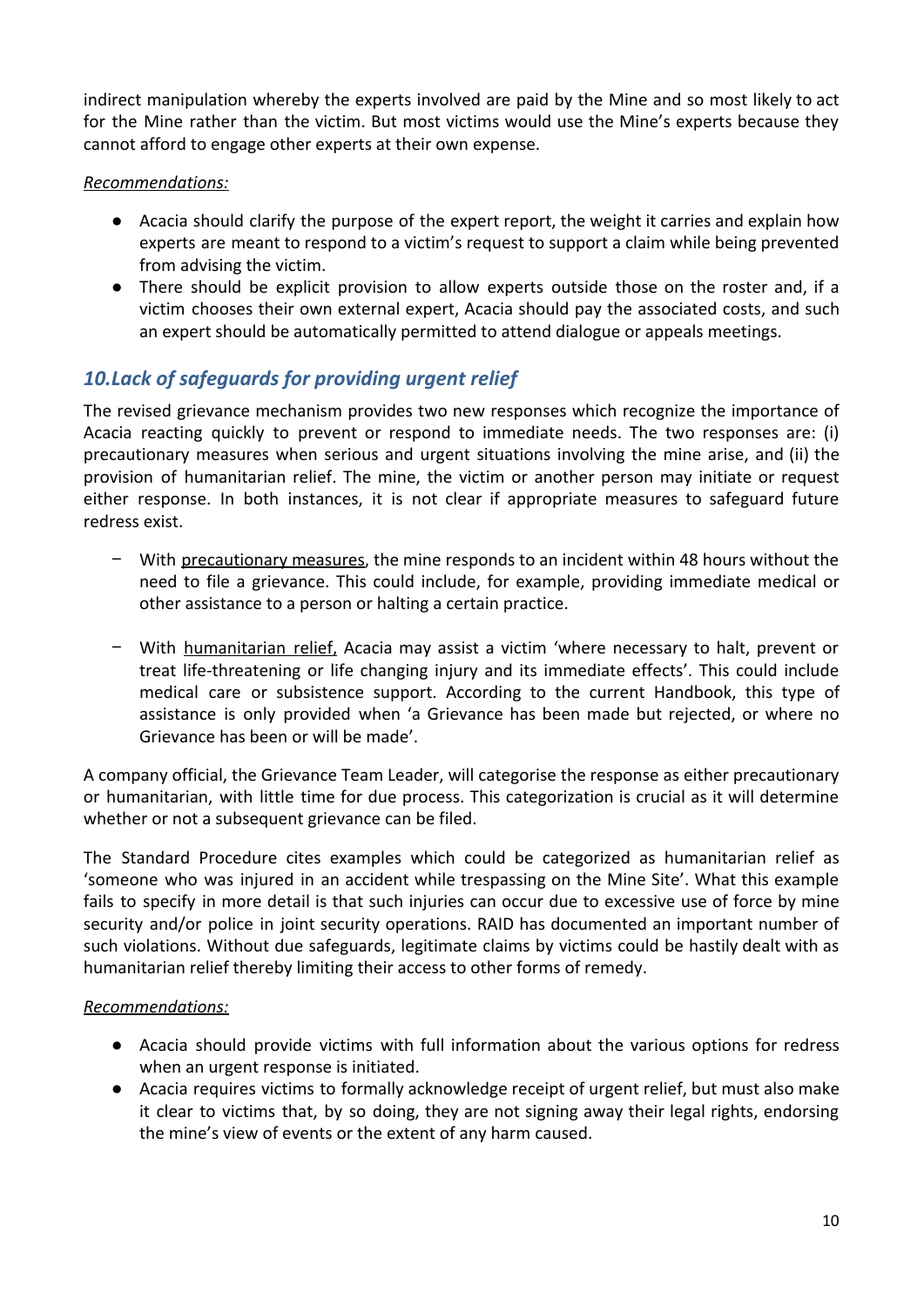# *11.Blocking other avenues of redress*

Acacia's original grievance mechanism at North Mara required victims who settled claims to sign a legal waiver. It prevented such individuals from pursuing or taking part in any further legal action against Acacia. Human rights organizations and legal experts have widely criticised such waivers for denying justice and closing off avenues of redress for victims. Acacia has taken this criticism on board. The current Handbook confirms that 'grievants' will not have to waive any of their rights and 'will not be required to sign any legal documents to receive a remedy….'

At the same time, the current Handbook does set out limitations in relation to other legal action which could have the effect of limiting options for victims. It states that the company 'cannot and will not…consider any Grievance when the same subject matter is pending against the Mine in another remedial process'. Whilst this may be justifiable if civil proceedings are already underway, such a stipulation could also be used to pressure claimants into choosing between filing a grievance or seeking alternative judicial action. The Standard Procedure sets out an encompassing range of processes 'judicial or non-judicial, inside or outside of Tanzania' that could give Acacia reason to exclude a grievance.

There may be occasions when a civil procedure and a grievance process could be ongoing simultaneously. For example, lawyers acting for victims may wish to pre-emptively file a claim at a court to prevent it being out-of-time and to safeguard the victim's rights. Doing so automatically precludes the use of Acacia's Grievance Mechanism, which could itself be viewed as a means of alternative dispute resolution, which has not been exhausted.

#### *Recommendations:*

- Acacia should not exclude grievances from consideration because a civil claim has been initiated if the possibility still exists for the company's grievance mechanism, with the consent of the victim, to be considered as a form of alternative dispute resolution.
- Acacia must give full reasons for the exclusion of a grievance on the grounds of duplication of process in order to ensure that any other process is really dealing with remediation *per se* rather than other matters, such as investigating the perpetrators of abuse.

# *12.Lack of transparency*

Acacia's lack of transparency about the functioning of its grievance process has been a recurring problem, repeatedly highlighted by RAID, LHRC and other civil society groups. This is not addressed by the revised grievance mechanism. When Acacia justified its revised grievance mechanism in a presentation to community members, it mentioned the 'effectiveness criteria' of the *UN Guiding Principles on Business and Human Rights*, but notably omitted the requirement of transparency.

Acacia previously only published a short two-page document about its earlier mechanism. Despite repeated requests, the company was unwilling to publish details of the process followed and the policies that underpinned it. Although the publication of its current Handbook is a step in the right direction, Acacia has not published several documents referred to under its revised grievance mechanism, namely: *Reference Guide on Security and Human Rights; Handbook for Investigating Allegations of Security & Human Rights Impacts; Human Rights Remedies Reference Guide* and; *Mine Investigations Group Investigations Policy.* Beyond outlining their broad remit, the detailed rules of procedure of the various boards are also not provided.

The Standard Procedure sets out Acacia's approach to keeping information about the grievance process and its outcomes out of the public domain: 'The proceedings of Grievance Process meetings, including minutes of meetings and hearings and Grievance Resolution Reports and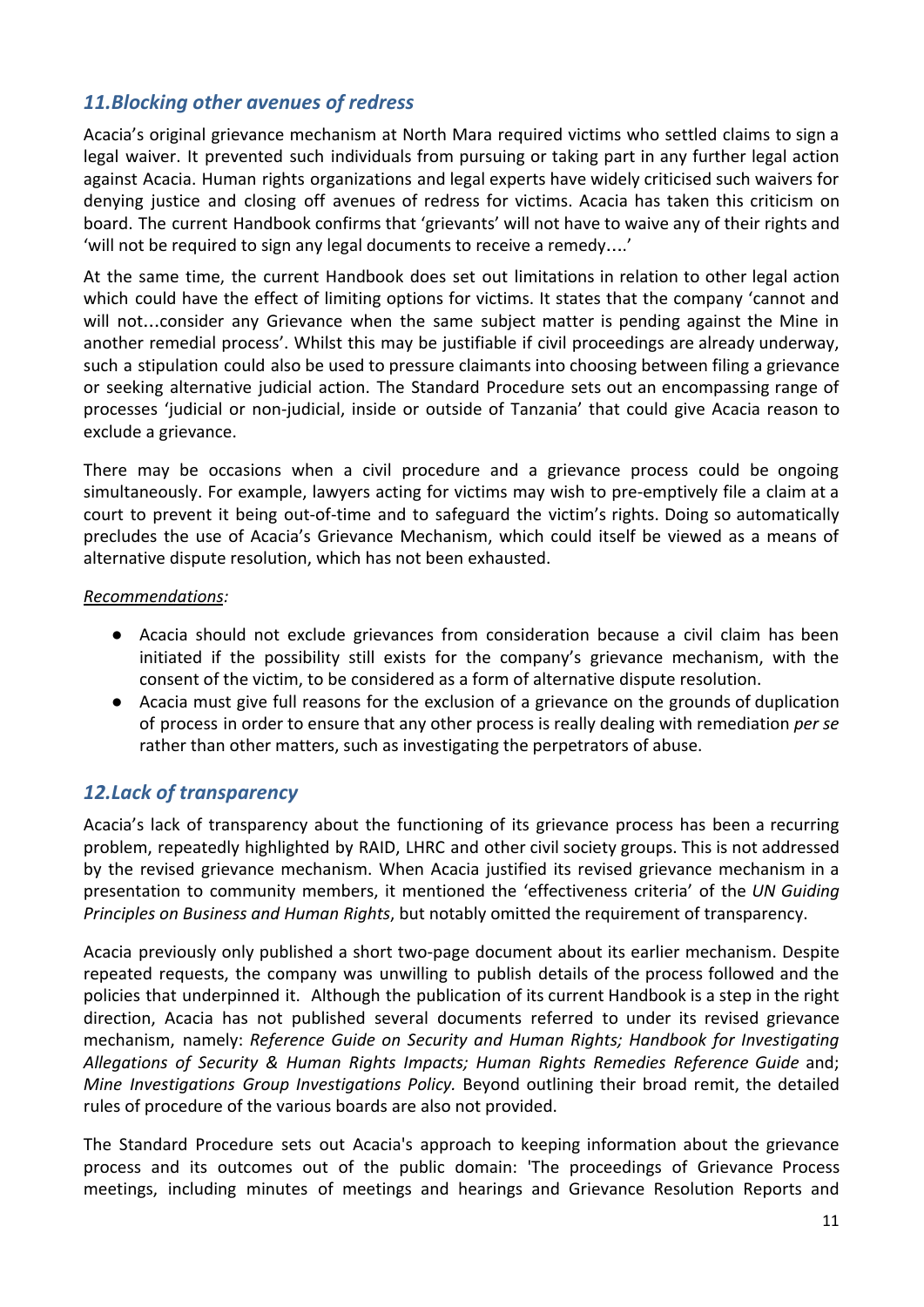Grievance Committee Reports, shall be maintained by the parties as strictly confidential and may not be used in any other process or proceeding by or against any party.' Evidence too is 'strictly confidential and may not be used in any other process or proceeding by a receiving party'.

A problematic provision restricts a victim's access to the minutes of meetings they have attended, including those under the 'engagement and dialogue' process and those with the Grievance Committee, if the company believes 'their contents could entail some risk to any person or entity.' How this risk is determined is not clear.

A specific grievance, depending on how far it progresses, might generate an Investigation Report on the Grievance, an Expert's Report, a Grievance Resolution Report and a Grievance Committee Report. All these reports will remain confidential, preventing any independent assessment or scrutiny. For example, under the appeal stage, '[a]ny member of the Grievance Committee shall be entitled to append a separate reasoned opinion' although this recognition of possible dissenting views is meaningless when all aspects of the determination are confidential.

Significantly, while confidentiality 'shall...not prevent the Mine from sharing anonymised or summarised reports with the CCB [Community Consultation Body] or Advisory Board, including such reports in its public reporting, and analysing and reporting on statistics regarding the Grievance Process,' this exemption is not extended to victims and any advisers they may have, including civil society organisations.

The grievance process generates a plethora of other reports, many of which go beyond recording the details of a specific case. For example, the Grievance Team Leader will prepare quarterly reports for the mine, CCB and Advisory Board on the team's activities, together with annual reports on 'outcomes and statistics (including the number, type, status, time taken to resolve and outcomes of Grievances)'. Such reports are not for wider publication and hence will provide no opportunity for wider scrutiny.

The Advisory Board will also hold quarterly conference calls to review the Team Leader's reports and undertake an annual visit to the mine, making recommendations accordingly. Similar consultation, review and visits are undertaken by the CCB. There is no provision to publish any of this information.

The continued lack of transparency about the grievance process is antithetical to justice and is likely to lead to an ongoing lack of confidence in Acacia's approach to handling grievances.

#### *Recommendations:*

- Acacia should release to victims minutes of meetings they attended as a matter of course and without restriction.
- Acacia should make publicly available all underlying process and policy documents relating to the grievance process. This includes those documents where there is overlap with the grievance process, such as human rights policies and reporting, Mine Investigations Group policies and procedures, and agreements or memorandums between the Mine and both the police and private security contractors.
- Acacia should publish the analysis and reporting carried out by the Grievance Team Leader, the results of the Community Consultation Body's and Advisory Board's annual visits to the Mine, and any recommendations made by either body.
- Acacia should publish expert reports that have been commissioned, while making provision to protect the identity and privacy of claimants. Similarly, where a dissenting opinion is expressed by a member of the Grievance Committee, this should be publicly noted.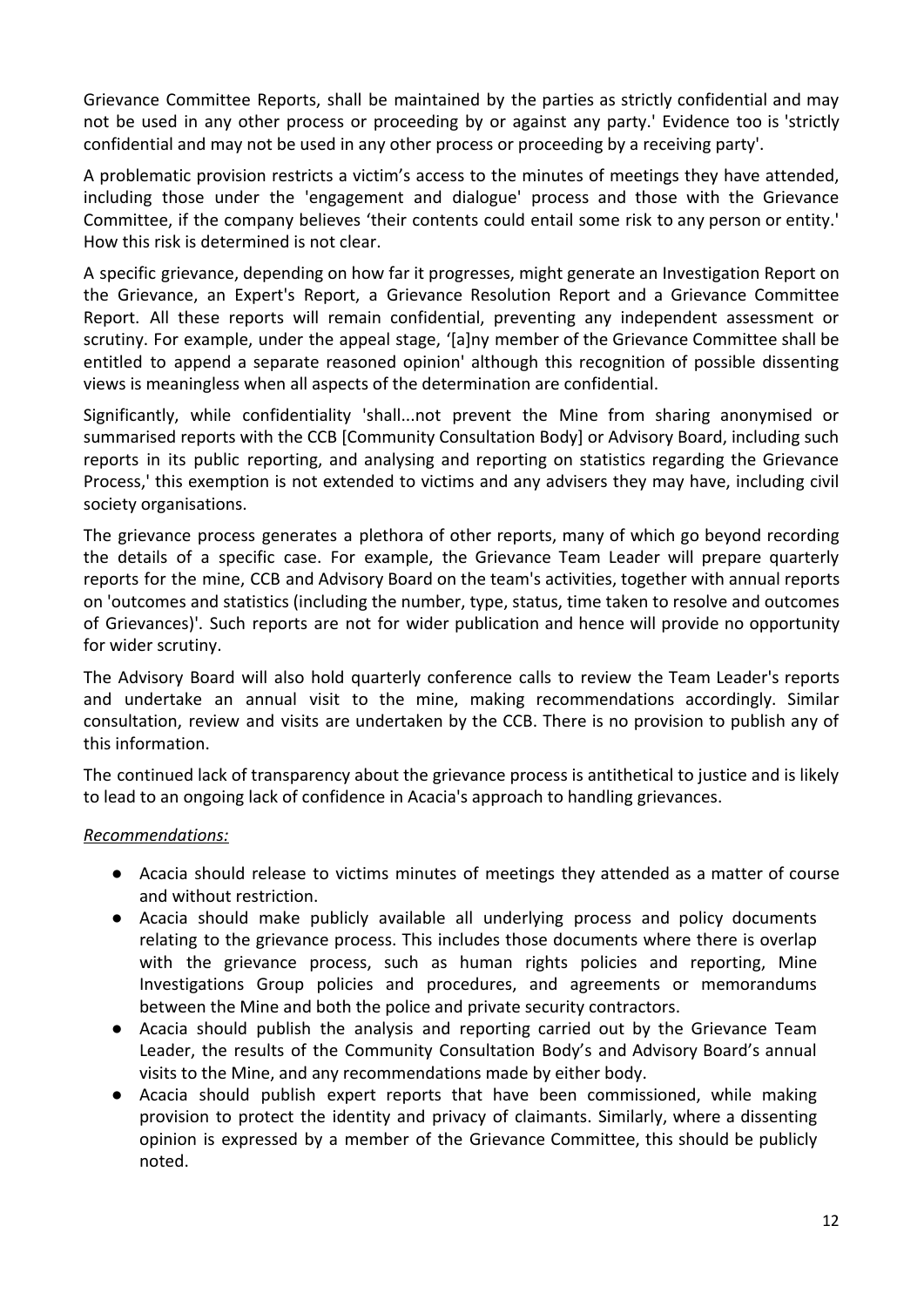# **Conclusion: continued lack of justice**

In March 2017, after significant pressure from RAID, LHRC and other civil society groups, Acacia for the first time released aggregate figures on intruder deaths at the North Mara mine and the number of security-related incidents.<sup>11</sup> Acacia also publicly recorded the termination of employment of one employee 'for excessive use of force'. There has been no reporting by the company on whether or not mine police officers have faced disciplinary proceedings or court action. RAID and LHRC are unaware of any such prosecutions or official action. The earlier Handbook included 'an apology' as one possible form of redress. This was discarded in the current version which makes no reference to justice under the revised mechanism.

The current Handbook does include some troubling references about Acacia's responsibility to report criminal activity. For example, where potential crimes have been committed by the police or other third parties, 'The Mine *may* [emphasis added] need to refer credible allegations to the appropriate Tanzanian authorities'. A diagram of the grievance process describes when victims credibly allege 'conduct which might be criminal' the company route is: '*Possible* [emphasis added] referral to authorities in addition to referral to the 'Mine Legal Counsel'.

The Standard Procedure offers the grievant 'assistance from the Mine in filing a criminal complaint or accessing other accountability or remedy processes' but says nothing about any such assistance being provided through an independent lawyer or advising on issues such as a victim waiving anonymity.

Furthermore, while justice for victims is a priority, involvement in an incident of a third party, such as the police, should not be used by the company as a pretext for diverting such claims away from the mine, especially given the joint nature of security provision and the close relationship between the mine and the police.

Elsewhere, Acacia states,

'The Tanzanian State retains its own obligations to respect human rights, including with respect to remediation, even where North Mara has accepted its corporate social responsibility and operates a community grievance mechanism, and Acacia invites RAID to engage with the Tanzanian State to address allegations of human rights violations caused by public security forces.'

LHRC and RAID, alongside other NGOs, have, in fact, [pressed](http://www.raid-uk.org/blog/tanzania-president-should-insist-barrick-gold-resolves-rights-abuses-acacia%E2%80%99s-north-mara-mine) the Tanzanian government to hold those responsible for violations to account, including in a recent [letter](http://www.raid-uk.org/sites/default/files/joint_ngo_letter_to_tanzanian_president_25_october_2017_.pdf) to President Magufuli. Yet the question about a company's use of leverage (advocated within the *UN Guiding Principles*) also arises*.*

The onus is on Acacia and its majority shareholder, Barrick, to press for justice when violations are committed by mine security and/or the police in relation to Acacia's operations. The revised grievance mechanism outlines only that annual 'Government Summits' will 'provide opportunities for the Mine and the Government to raise and consider concerns about the Grievance Process and the impacts of the activities of the Mine on the community'. This approach fails to spell out exactly how Acacia will use its leverage to press for justice, for example, by disclosing details of when the police have used excessive force, how many officers have been disciplined or prosecuted, or whether Acacia has considered curtailing arrangements under which the police are paid for providing security.

<sup>&</sup>lt;sup>11</sup> Acacia Mining's Annual 2016 Report published in March 2017. No information was published about injuries during security-related operations.